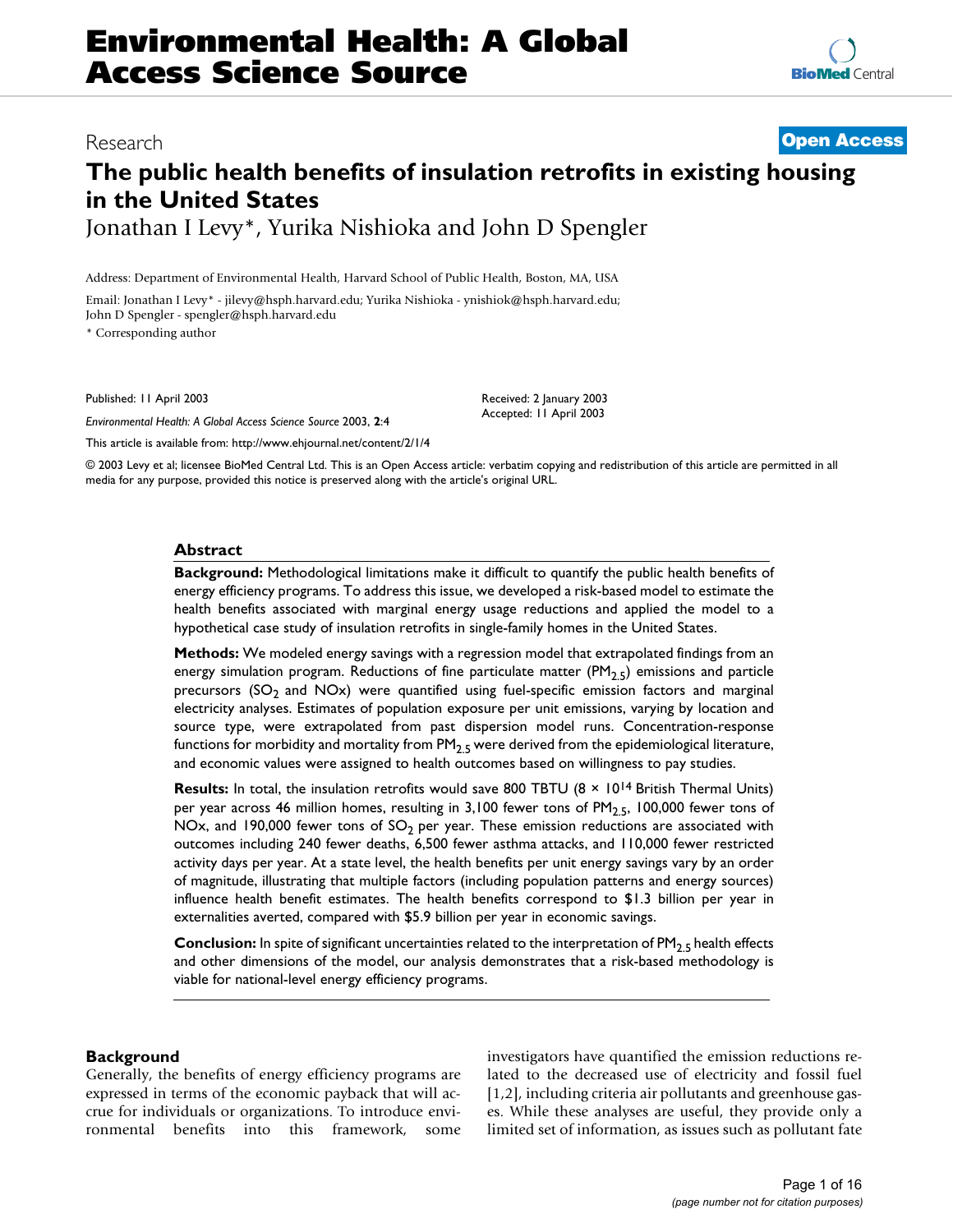and transport or pollutant toxicity are omitted, making environmental and economic endpoints incomparable.

Multiple studies have developed models to estimate the health impacts of emissions from specific sources, using a risk-based approach to link emissions of key pollutants with dispersion models and health evidence [3–6]. While this is a valuable approach, it can be difficult to apply in the case of broad-based energy efficiency programs, as these programs tend to affect multiple sources simultaneously (e.g., numerous homes within a state, all power plants on the grid). Quantifying the health benefits of energy efficiency programs therefore requires a simplified approach toward risk calculations, with adequate characterization of uncertainty to aid in the interpretation of the findings.

In a recent investigation [7], we developed a model to predict the public health benefits of increased residential insulation in new housing, related to the emission reductions of fine particulate matter ( $PM<sub>2.5</sub>$ ) and its precursors (nitrogen dioxide and sulfur dioxide). We determined that increasing insulation from current practice to the latest International Energy Conservation Code (IECC 2000) levels for all single-family homes built from 2001 to 2010 would save 300 TBTU (3  $\times$  10<sup>14</sup> British Thermal Units) during the ten-year period (5 TBTU for the annual housing output per year). Linking this evidence with estimated emission reductions, extrapolated results from dispersion model outputs and epidemiological evidence, we concluded that the resulting public health benefits would include approximately 60 fewer deaths, 2,000 fewer asthma attacks, and 30,000 fewer restricted activity days within this decade (1.1 deaths, 30 asthma attacks, and 500 restricted activity days reduced per year for all new homes built in 2001).

Although this investigation demonstrated that a riskbased methodology for demand-side management programs is viable and provided a crucial foundation for policy analysis, interpretation was impaired by the relatively narrow focus. For example, the new housing market represents only a small fraction of the potential public health benefits of insulation in the residential sector. There are approximately 1.2 million new single-family homes built each year [8], but the existing housing stock consists of more than 75 million single-family homes. Furthermore, it would be anticipated that there is greater per unit potential for energy savings in existing housing, given many homes built prior to the promulgation of energy codes that therefore contain relatively less insulation than newer homes.

In spite of the anticipated greater energy savings of the existing versus new housing market, the relative public health benefits will not necessarily be proportional. Because the geographic distribution of housing starts differs from the distribution of existing homes, geographic patterns of energy savings will differ. There are regional differences in population density and meteorological patterns, both of which will influence the magnitude of health benefits. The fuels used in homes also differ both regionally and by age of home, which will strongly influence emissions. In this paper, we apply our risk model to the existing single-family home market in the United States to evaluate the following questions:

- What are the magnitude and distribution of public health benefits associated with hypothetically retrofitting single-family homes with insulation at IECC 2000 levels when necessary?

- How does the economic value associated with these public health benefits compare with the economic savings for the households?

- In general, how uncertain are public health benefit estimates derived from simplified models, and what are the major contributors to that uncertainty?

## **Methods**

Estimating the public health benefits of increased insulation in existing housing requires multiple discrete steps. First, we quantify the state-by-state energy savings available through increased residential insulation. We use information about regional residential fuel utilization patterns and power plant emissions to determine the emission reductions associated with these energy savings. These emission reductions are combined with summary findings from national-scale dispersion models and epidemiological studies to yield estimates of the public health benefits, and economic values are placed on health outcomes to allow for a direct comparison with cost savings. As many elements of this framework have been described elsewhere [7], we highlight the key elements of the methodology or those which are unique to this analysis.

Although any investigation of this sort contains significant uncertainties and should be considered incomplete without detailed uncertainty analysis, we provide only central estimates with general assessments of the magnitudes of various uncertainties within the Discussion section. Quantitative uncertainty analysis is impaired by the difficulty of adequately estimating uncertainty for components such as the aggregate national exposures per unit emissions and the likelihood that the epidemiological evidence reflects a causal relationship, and is beyond the scope of this analysis. A more detailed discussion of uncertainty within our analytical framework is available elsewhere [4,7].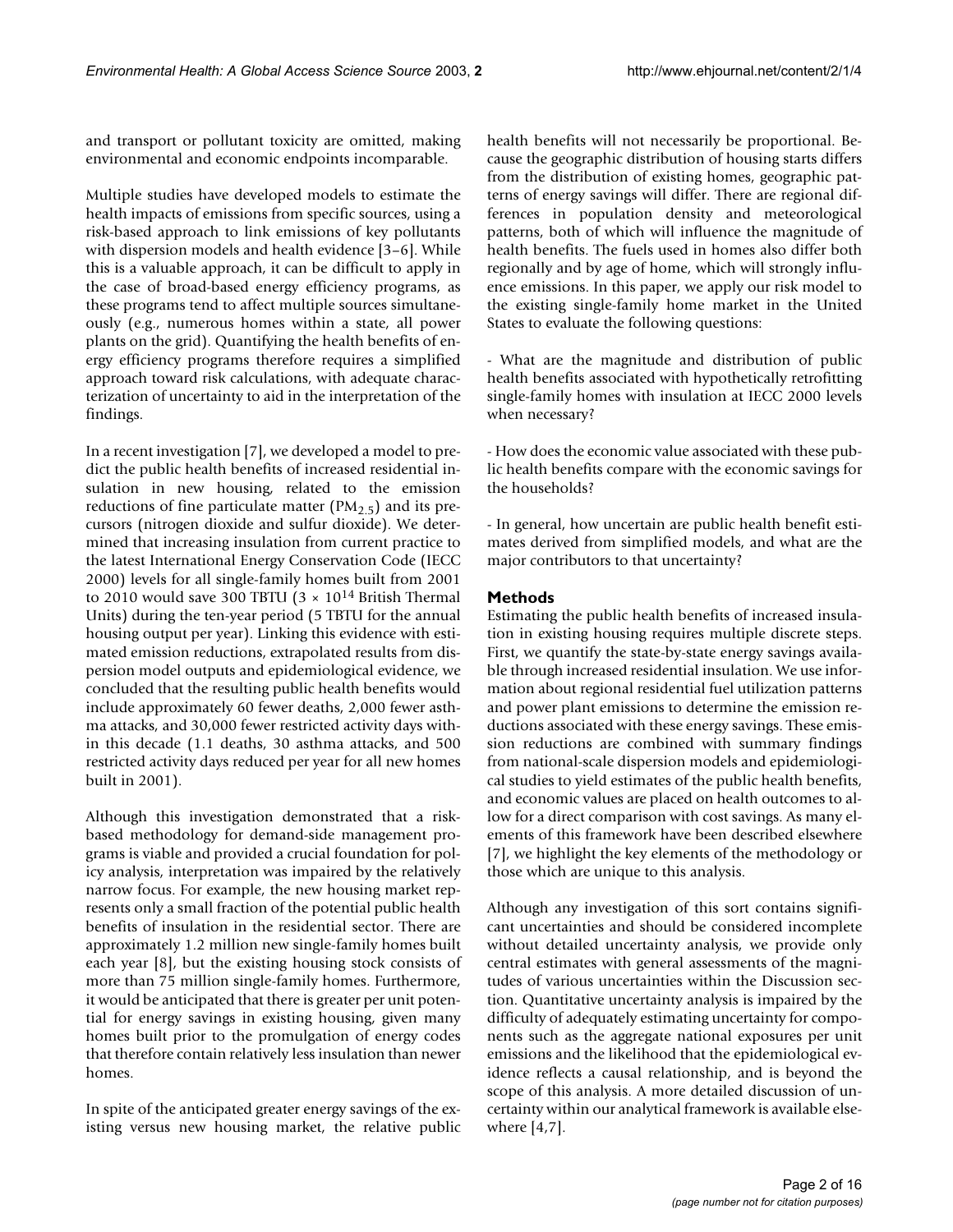|                  | <b>NE</b> | MA     | SΑ        | ESC       | <b>WSC</b> | <b>ENC</b> | <b>WNC</b> | <b>MTN</b> | PA        |
|------------------|-----------|--------|-----------|-----------|------------|------------|------------|------------|-----------|
| Ceiling          | $R-30$    | $R-30$ | $R-11$    | R-11      | $R-11$     | R-19       | $R-19$     | $R-19$     | $R - I$   |
| Above-grade wall | $R-11$    | $R-11$ | R-6       | R-6       | $R-6$      | R-11       | $R-11$     | $R-11$     | R-6       |
| Floor            | $R-13$    | $R-13$ | $R - 3.4$ | $R - 3.4$ | $R - 3.4$  | $R-11$     | $R-11$     | $R-11$     | $R - 5.5$ |

<span id="page-2-0"></span>**Table 1: Current insulation levels in existing single-family homes by census division [13] (batt insulation assumed for all).**

Definitions of census divisions: **NE (Northeast)**: MA, ME, NH, VT, RI, CT; **MA (Mid-Atlantic)**: NY, PA, NJ; **SA (South-Atlantic)**: MD, VA, WV, DC, NC, SC, GA, FL; **ESC (East-South-Central)**: AL, MS, KY, TN; **WSC (West-South-Central)**: TX, OK, AR, LA; **ENC (East-North-Central)**: MI, IL, OH, IN, WI; **WNC (West-North-Central)**: MO, IA, MN, SD, ND, NE, KS; **MTN (Mountain)**: ID, MT, NV, AZ, NM, UT, CO, WY; **PA (Pacific)**: CA, OR, WA. **Note**: The R-value represents the resistance of the insulation to heat flow, with higher values indicating greater resistance. R-values are given in units of °F.ft2.h/BTU.

In addition, it is important to note that our stated methodology contains some implicit boundary conditions. For example, we do not attempt to characterize the life cycle impacts of increased insulation manufacturing and decreased fuel production within this article. This implies that we are quantifying the public health benefits of reduced energy consumption related to increased insulation, but do not know the degree to which this might be offset by increased emissions from insulation manufacturing (or augmented by upstream benefits from decreased fuel utilization). A detailed exploration of this question in the new housing market indicates that the upstream manufacturing emissions are offset by the energyrelated public health benefits with a payback period nearly identical to the economic payback period for homeowners [9,10]. This analysis focused exclusively on the emissions associated with inputs to insulation manufacturing and fuel production, and did not consider dimensions such as occupational risks, installation risks, or indoor air quality. Finally, it should be noted that we assume for the sake of simplicity that all existing homes are retrofitted with insulation immediately, which has implications for the interpretation of our findings.

### *Energy Savings*

To quantify the energy savings associated with insulation retrofits in existing single-family homes, we use a regression-based approach to simulate energy savings in a number of prototype homes in different cities and apply those findings to the set of homes where insulation retrofits were deemed plausible. The first step was to determine the number of homes in each state that likely require increased insulation. Using information from the Residential Energy Consumption Survey (RECS) [11], we estimated the total number of homes by state in 1999. RECS also provided the percentage of single-family homes by census division, yielding an estimated 74 million single-family homes in the continental US.

We used the qualitative characterization of insulation levels by age of home within an earlier version of RECS [12] to determine the proportion of homes where insulation retrofits were viable. Homes that were well insulated were assumed to not require additional insulation, while homes with adequate or poor insulation were assumed to require more insulation. On average, 63% of single-family homes had adequate or poor insulation. Lacking geographically resolved information on this parameter, we assumed that this percentage applied to all states, yielding the number of target single-family homes at a state level (and approximately 46 million homes nationally). It should be noted that an assumption of geographic uniformity stratified by age of home yielded essentially identical estimates (ranging from 59% in the South-Atlantic to 65% in New England, with census divisions defined as in Table [1\)](#page-2-0), so this is unlikely to contribute to significant uncertainty in the analysis.

To quantify energy consumption under current conditions and given insulation increased to IECC 2000 levels, we applied regression models we developed originally for our new housing investigation [7]. We simulated prototype single-family homes in a number of different cities and applied the energy model REM/Design (Architectural Energy Corporation, Boulder, CO) to estimate energy consumption given home configuration, climate, and insulation levels. We gathered current practice insulation levels (in ceiling, wall, and floor) from an earlier energy analysis [13], which assumed existing home insulation levels to be uniform within census divisions (Table [1](#page-2-0)). IECC 2000 insulation levels [14] are based on heating degree days rather than geographic region and are represented in Figure [1.](#page-3-0)

In addition, window types (metal versus wood), door thickness, and shading factors varied by region. Selected home characteristics as well as heating and cooling system features were assumed to be uniform nationally. This included unconditioned basements, exposed ducts, an infiltration rate of 0.67, a heating set point of 20 degrees C (68 degrees F), and a cooling set point of 26 degrees C (78 degrees F). Remaining home characteristics, including floor area, heating types, and number of stories by region,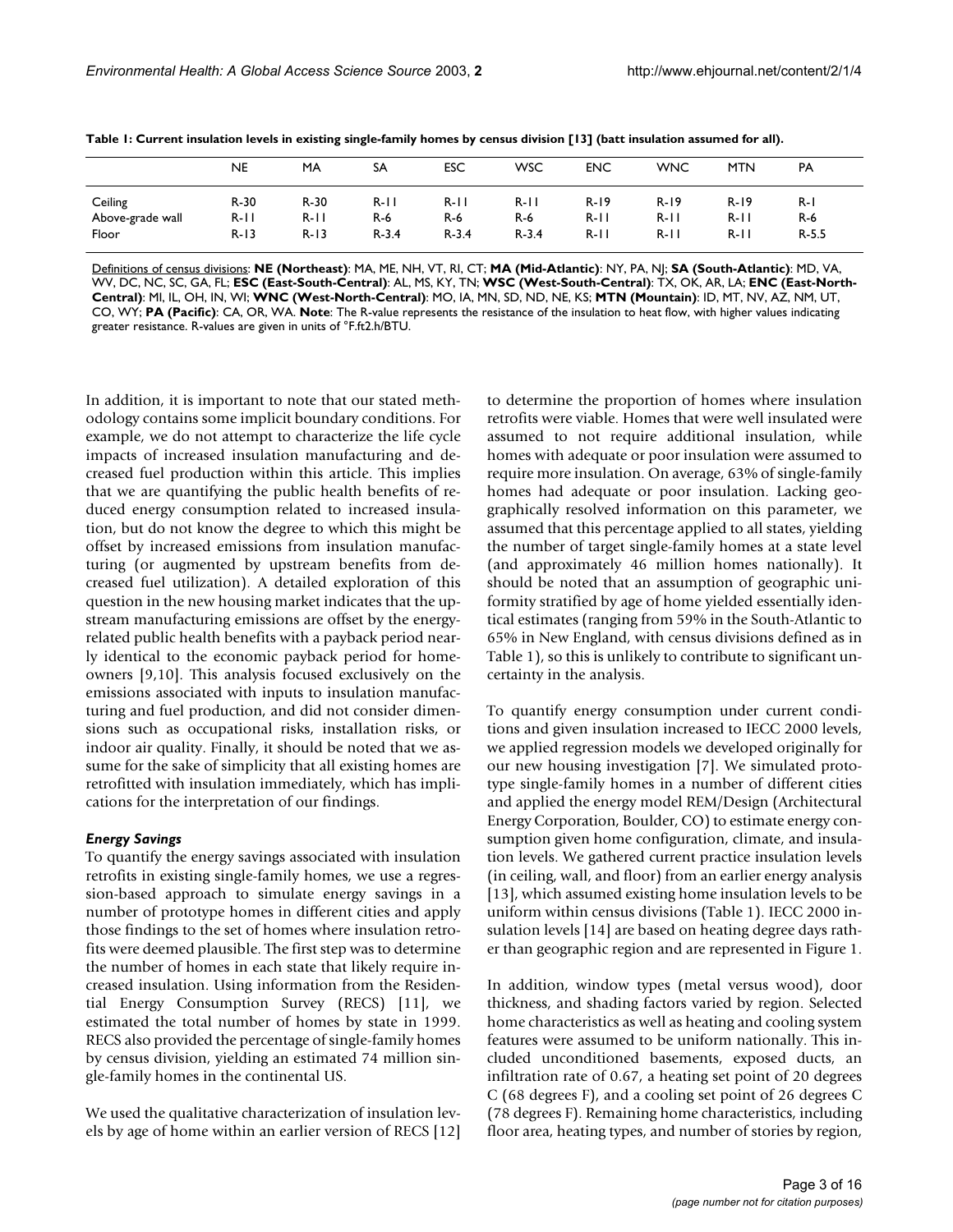<span id="page-3-0"></span>

**Figure 1** R-values required in the 2000 International Energy Conservation Code by heating degree day zone [14].

were gathered from RECS [12]. Additional specifications of house or heating and cooling system characteristics are available from the authors upon request.

To ensure that the regression models represented the physical realities of heat transfer, the functional form of our regressions and the covariates selected were based on standard heat loss equations [15]. For example, space heating energy consumption was predicted as a function of two covariates – the product of heating degree days and floor area, and the product of heating degree days, floor area, and an expression reflecting the amount of insulation in the ceiling, walls, and floor ( $R^2 = 0.99$ ). Finally, we calibrated the outputs from the regression models against reported energy consumption data from RECS to better reflect actual consumption patterns.

## *Emission Reductions*

Given state-level energy savings by fuel type, we estimate emissions of primary  $PM_{2,5}$ , SO<sub>2</sub> (as a precursor of sulfate particles), and NOx (as a precursor of nitrate particles). This choice was based on the findings of past studies, in which PM contributed the vast majority of benefits [16,17]. As might be anticipated, our procedure to model emissions differs for direct residential fuel combustion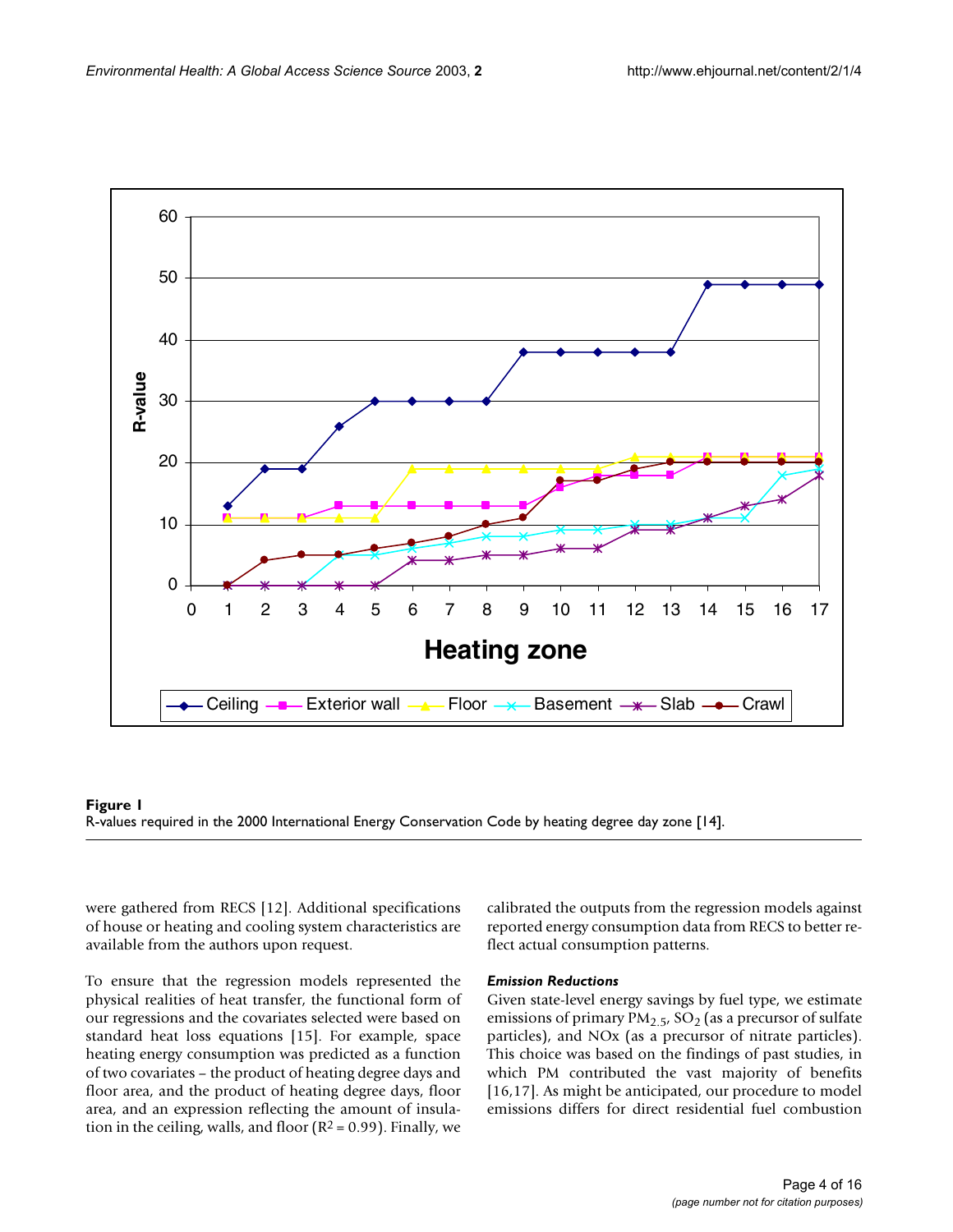and electricity. We summarize our approach below and refer the reader to our earlier analysis [7] for more detail.

For direct residential fuel combustion, given the fuel type (natural gas or fuel oil), we estimate emissions from the AP-42 database prepared by US EPA [18]. For fuel oil, emissions of both  $SO<sub>2</sub>$  and PM are given as a function of the sulfur content in the fuel. Although the sulfur content of fuel oil can vary somewhat on a state-by-state basis, lacking detailed information, we assumed that a 0.5% sulfur content by weight was applicable nationally, as has been done previously [19].

On the other hand, for electricity, we needed to determine which power plants would be affected by marginal decreases in electricity consumption, since it is likely that the marginal plants are not identical to the average plants in the power pool. In our earlier analysis [7], we concluded that only non-combined cycle fossil-fuel plants with less than 80% capacity factors were likely to be influenced by small demand changes in the near term, as any base load units running at high capacity or units with supply-related constraints (e.g., nuclear, hydroelectric) could not respond to these changes. We applied these screening criteria to the Emissions and Generation Resource Integrated Database (E-GRID) [20] to determine a subset of 553 power plants potentially able to respond to demand-side management efforts. Without a detailed simulation of the electricity sector, it is impossible to determine precisely which plants would respond on the margin. For our central estimate, we assumed that each plant with positive net generation was equally likely to be affected, regardless of capacity or relative availability. It should be noted that this assumption resulted in lower emission rates than a capacity- or availability-based allocation, potentially biasing our estimates downward. The magnitude of this effect is considered in the Discussion section.

To link this information with electricity savings at the state level, we first quantified emissions of NOx and  $SO<sub>2</sub>$  per unit output for each power plant using data from E-GRID. Since primary PM emissions were not incorporated into E-GRID, we estimated  $PM<sub>2.5</sub>$  emissions using AP-42 emission factors for  $PM_{10}$  (given power plant characteristics) and estimates of the  $PM_{2.5}/PM_{10}$  emissions ratio. We used this information to determine emission factors by North American Electricity Reliability Council (NERC) region, and determined state-level emission factors based on the proportion of electricity consumption provided by each NERC region [18].

#### *Exposure Reductions*

As alluded to above, a critical (and difficult) step in accurately quantifying the health benefits of demand-side management efforts involves linking emissions savings to

exposure reductions, given the substantial number of sources and limited capacity of fate and transport models. Recently, the risk assessment and atmospheric modeling communities have recognized the importance of developing approaches to extrapolate estimates from other studies in situations where input data are limited or comprehensive models are impractical. Multiple studies have developed and applied a concept known as an intake fraction, generally defined as the fraction of a pollutant or its precursor emitted that is eventually inhaled by someone [21,22]. Mathematically, an intake fraction can be calculated using the following equation:

$$
iF = \frac{BR \times \sum_{i} C_i \times N_i}{Q}
$$

where *iF* = intake fraction; *BR* = population-average breathing rate (assumed to be 20  $\mathrm{m}^3/\mathrm{day}$ );  $C_i$  = incremental concentration of pollutant at receptor *i* ( $\mu$ g/m<sup>3</sup>); *N<sub>i</sub>* = number of people at receptor *i*; Q = emission rate of pollutant or pollutant precursor (µg/day). If the health effect in question has a linear dose-response function with no threshold above current ambient concentrations, an intake fraction provides an estimate directly interpretable from a health perspective (since the health impacts will be proportional to the sum of the product of population and concentration).

To apply the intake fraction concept in our investigation, we used predictive regression models developed in a recent study [23]. This study took its intake fraction estimates from an analysis [22] that used CALPUFF (a regional-scale Lagrangian puff model) to calculate intake fractions for primary  $PM_{2.5}$ , sulfate particles (from SO<sub>2</sub>), and nitrate particles (from NOx), evaluating 40 power plants and 40 mobile sources distributed across the US. In general, the intake fractions were strongly predicted by population variables (e.g., population within 500 or 1000 km of a source), stack height (for primary  $PM_{2.5}$  from power plants), and miscellaneous meteorological terms (including annual average temperature, wind speed, relative humidity, or mixing height).

To apply these regressions to the power sector, we determined the values of the appropriate covariates for each marginal power plant identified above, resulting in intake fraction estimates for each of 553 power plants. To assign a representative intake fraction for electricity savings in each state, we weighted the plant-level intake fractions by emissions within NERC region and averaged across NERC regions in proportion to electricity transmission patterns. For residential combustion sources, we assumed that the mobile source intake fraction estimates were applicable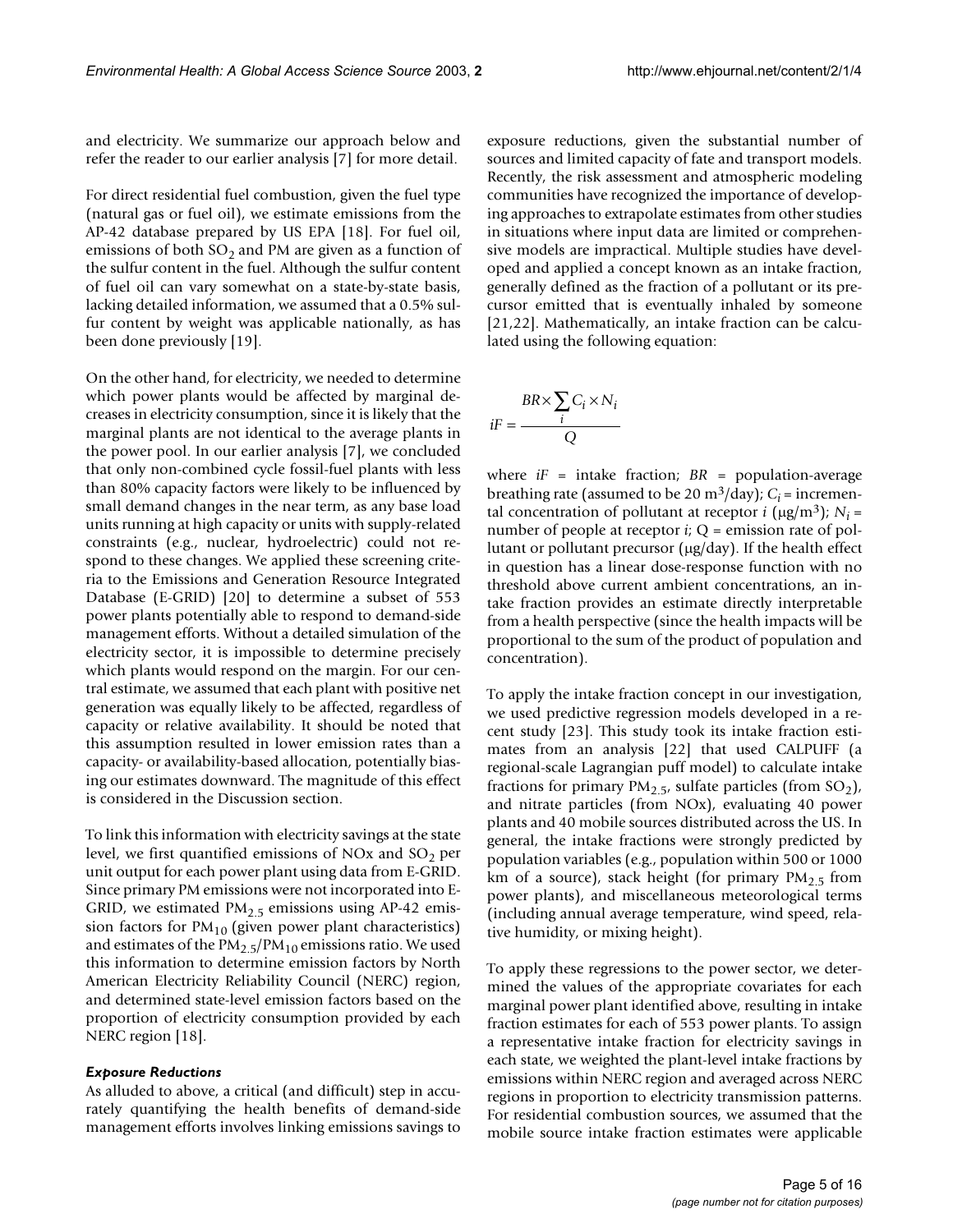(given emissions at or near ground level) and calculated intake fractions for each Metropolitan Statistical Area (MSA) across the US. State-level intake fractions were then estimated as a weighted average of MSA-level intake fractions, weighting by number of homes.

It should be noted that, in addition to the uncertainties associated with the regression model, there are overarching uncertainties associated with the application of CALPUFF. For example, although it is well established that changes in  $SO<sub>2</sub>$  emissions can influence nitrate particle concentrations by affecting available ammonia levels [24], CALPUFF does not capture this phenomenon for an analysis of a small subset of sources. The importance of this effect and related model uncertainties are considered in the Discussion section.

## *Public Health Benefits*

As in our past investigation [7], we quantify mortality and selected morbidity benefits associated with incremental reductions in  $PM<sub>2.5</sub>$  exposures. Premature mortality associated with  $PM<sub>2.5</sub>$  has typically dominated public health benefits when health endpoints were placed in economic terms [16,17], but we include some morbidity endpoints to illustrate outcomes with varying severity. Although excluding the complete array of morbidity endpoints will result in a systematic underestimation of benefits, we adopt this approach for the sake of brevity. As mentioned above, given the framing of our analysis, we determine reasonable central estimates for concentration-response functions and consider the magnitude of the uncertainty in the Discussion section.

For premature mortality, we derive our central estimate from a follow-up analysis of the American Cancer Society cohort study [25]. This investigation followed approximately 500,000 individuals across a 16-year period, evaluating mortality risk from air pollution while controlling for numerous plausible confounders (including smoking, alcohol consumption, body mass index, diet, and occupational exposures). Using pollution data averaged across the study period, the authors report a relative risk for allcause mortality of 1.06 for a 10  $\mu$ g/m<sup>3</sup> increase in PM<sub>2.5</sub> concentrations (95% CI: 1.02, 1.11). Alternatively, using pollution data from the start of the study period, the corresponding relative risk was 1.04 (95% CI: 1.01, 1.08). Based on these estimates and given the desire to provide a parallel estimate with our earlier investigation to improve comparability [7], we apply a concentration-response function of a 0.5% increase in premature deaths per µg/  $m<sup>3</sup>$  increase in annual mean PM<sub>2.5</sub> concentrations. We consider this value to be a plausible central estimate, as it is bounded above by the concentration-response function from the Harvard Six Cities Study [26] and below by values from time-series studies.

As previously [7], we derive our selected morbidity concentration-response estimates from recent US EPA benefit-cost analyses [16,17]. This results in an estimated 0.2% increase in daily asthma attacks (among asthmatics only) and a 0.5% increase in restricted activity days per  $\mu$ g/m<sup>3</sup> increase in  $PM<sub>2.5</sub>$  concentrations.

The application of concentration-response functions as described above implicitly assumes that no population threshold exists at current ambient concentrations in the US and that all forms of particulate matter have identical toxicity. The former assumption is bolstered by the lack of documented thresholds in both cohort [25,26] and timeseries mortality [27,28] investigations. Consideration of the latter issue is beyond the scope of our analysis, other than to state that lacking either definitive evidence exonerating selected types of fine particles or quantitative evidence supporting relative toxicities, an assumption of equal toxicity is a reasonable default for a central estimate.

## *Economic Implications*

Although the economic valuation of health endpoints is highly uncertain, we apply the central estimates used in the US EPA benefit-cost analyses [16,17] to illustrate the potential magnitude of externalities avoided in relation to the direct economic savings.

Based on the findings of a number of labor market and contingent valuation studies, the US EPA determined a value of statistical life of \$4.8 million in 1990 US dollars, which can be translated into an approximate value of \$6 million in 2000 US dollars using Consumer Price Index inflation rates. We apply this value assuming a five-year lag structure for deaths from cohort mortality evidence [16], with 25% of deaths in each of the first two years and 16.7% of deaths in the subsequent three years.

In the benefit-cost analysis of the Clean Air Act [16], an asthma attack is given a central value of \$32 (in 1990 dollars), based on a willingness to pay study that focused on avoidance of a bad asthma day. To our knowledge, no willingness to pay study has been conducted on restricted activity days. Given values reported in the benefit-cost analysis of the Clean Air Act [16] of \$38 for a minor restricted activity day (which is more mild than a restricted activity day) and \$83 for a work-loss day (which is presumably more severe than a restricted activity day), we use \$60 (in 1990 dollars) as a reasonable central estimate. In the Discussion, we focus on the sensitivity of conclusions to the approach for valuation of premature mortality.

To quantify the incremental cost of insulation, we determined the average R-value increase in ceiling, walls, and foundations, and used this to quantify the volume of insulation required per home, given the square footage of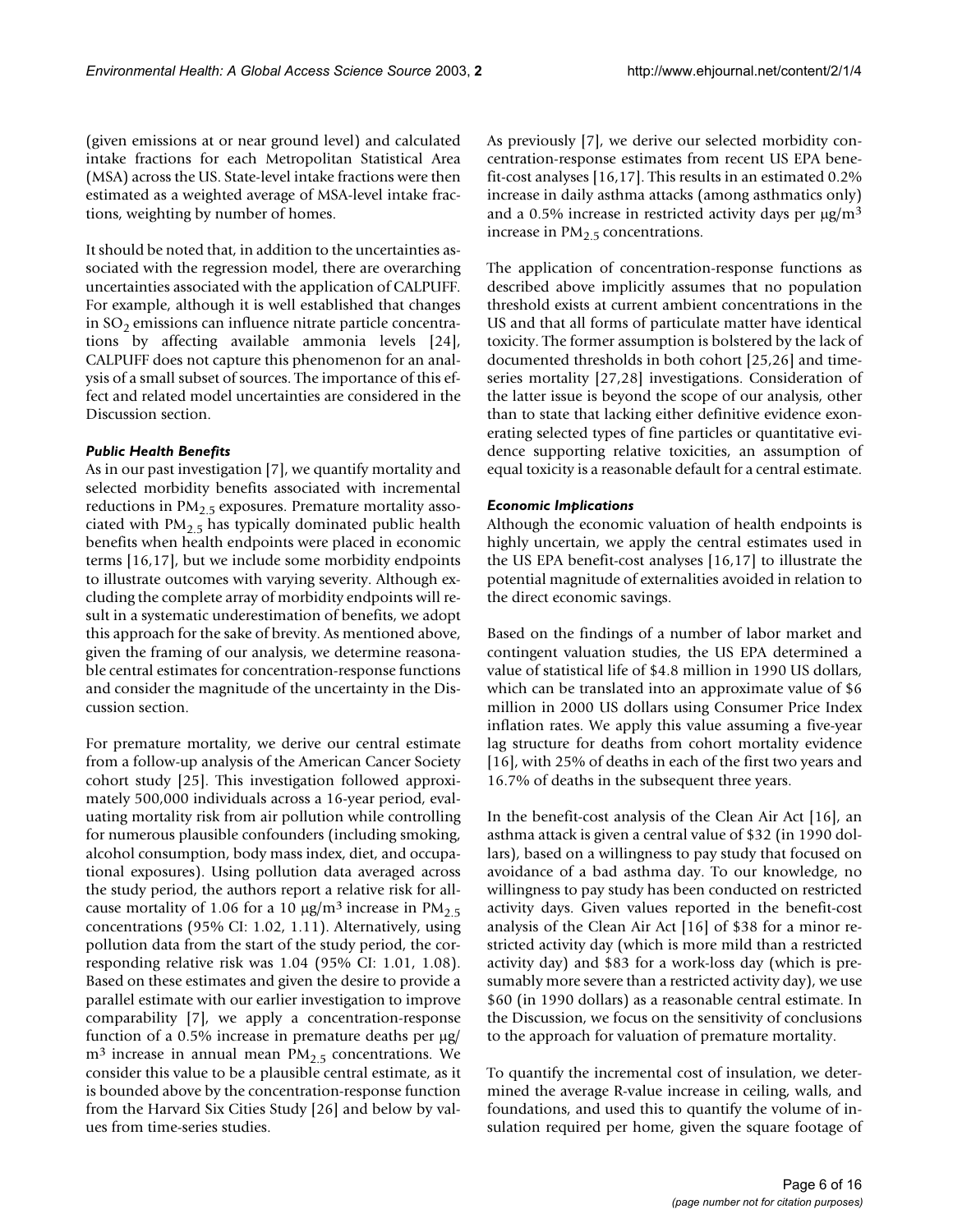|                                                                 |           | Northeast (NE/MA) Midwest (ENC/WNC) | South (SA/ESC/WSC) | West (MTN/PA) | Total |
|-----------------------------------------------------------------|-----------|-------------------------------------|--------------------|---------------|-------|
| <b>All-electric homes</b>                                       |           |                                     |                    |               |       |
| # households (millions)                                         | 1.0       | 1.6                                 | П                  | 3.8           | 17    |
| Source savings (TBTU/year, % of national<br>total)              | 15(5%)    | 31(11%)                             | 190 (69%)          | 41 (15%)      | 280   |
| Per-capita savings (MMBTU/household/<br>year)                   | 15        | 20                                  | 17                 | $\mathbf{H}$  | 16    |
| <b>Non-electric heated homes</b>                                |           |                                     |                    |               |       |
| # households (millions)                                         | 6.5       | 9.9                                 | 7.5                | 5.3           | 29    |
| Source savings, fossil fuel (TBTU/year, %<br>of national total) | 130 (26%) | 220 (46%)                           | 97 (20%)           | 43 (9%)       | 490   |
| Source savings, electricity (TBTU/year, %<br>of national total) | 0.43(2%)  | 1.6(6%)                             | 25 (89%)           | 0.98(3%)      | 28    |
| Source savings, total (TBTU/year, % of<br>national total)       | 130 (24%) | 230 (44%)                           | 120 (24%)          | 44 (8%)       | 520   |
| Per-capita savings(MMBTU/household/<br>year)                    | 19        | 23                                  | 16                 | 8.3           | 18    |

<span id="page-6-0"></span>**Table 2: Regional energy savings for existing single-family homes increasing insulation from current practice to IECC 2000 levels.**

Note: Estimates are presented to two significant figures; sums may not add due to rounding. Percentages represent the fraction of benefits within each region.

the homes and the assumption that 0.3 inches of fiberglass corresponds to a unit increment in R-value. We quantified the value of insulation in dollars per ton, based on the reported value of shipment from the mineral wool sector [29] and the mass of fiberglass production [30], along with an assumed density of fiberglass of 0.06 kg/inft2. Annual economic savings associated with the energy reductions were based on state-level unit prices for electricity, natural gas, and fuel oil [31]. The real prices of all fuels were assumed to be constant over time, given forecasts of relatively small price changes in upcoming decades [32]. For all net present value calculations, we apply a 5% real discount rate, the central estimate used in US EPA benefit-cost analyses [16].

# **Results**

## *Energy Savings*

Prior to calibration, our predictive regression models based on REM/Design outputs systematically overpredicted energy consumption as summarized in RECS. We considered performance stratified by fuel type and combinations of census divisions, where Northeast corresponds to NE and MA; Midwest to ENC and WNC; South to SA, ESC, and WESC; and West corresponds to MTN and PA (Table [1\)](#page-2-0). Natural gas and fuel oil consumption were within 10% of reported values in all regions but the West, where the regression model predicted energy consumption 1.7 times higher than that reported in RECS. The bias was somewhat greater for electricity consumption (a factor of 1.4–2.6 higher across regions for gas- or oil-heated homes and a factor of 2.4–3.4 higher for electric-heated homes). As described in our earlier analysis [7], REM/Design has been shown to somewhat overestimate energy consumption, so this performance and the need for a calibration factor were anticipated. We calibrated the model by simply multiplicatively scaling the regression results to reported RECS values, stratified by region and fuel type.

According to our calibrated energy model, increasing residential insulation in the 46 million existing homes where insulation retrofits are necessary would save approximately 800 TBTU per year – 17 MMBTU (1.7 × 107 BTU) per household per year. Of this total, 39% is related to source electricity savings, with 52% related to natural gas and 10% to fuel oil. Approximately 80% of the source electricity savings are associated with space heating rather than cooling. Thirty-five percent of energy savings occurs in electric-heated homes, with the remainder occurring in gas- or fuel oil-heated homes (either through reduced fossil fuel combustion or reduced electricity consumption for space cooling).

Looking at regional patterns, within electric-heated homes, nearly 70% of the energy savings are found in the South, principally due to the number of electric-heated homes in the South relative to other regions (Table [2\)](#page-6-0). On a per unit basis, the savings are greatest in the Midwest and lowest in the West, related to climate and current practice insulation levels. For homes heated by natural gas or fuel oil, nearly half of the energy savings are found in the Midwest, given both the number of households and the higher per unit energy savings. Across all fuel types, the annual per unit energy savings for retrofitting existing homes are approximately four times greater than the per unit energy savings associated with increasing insulation from current practice levels in new homes to IECC 2000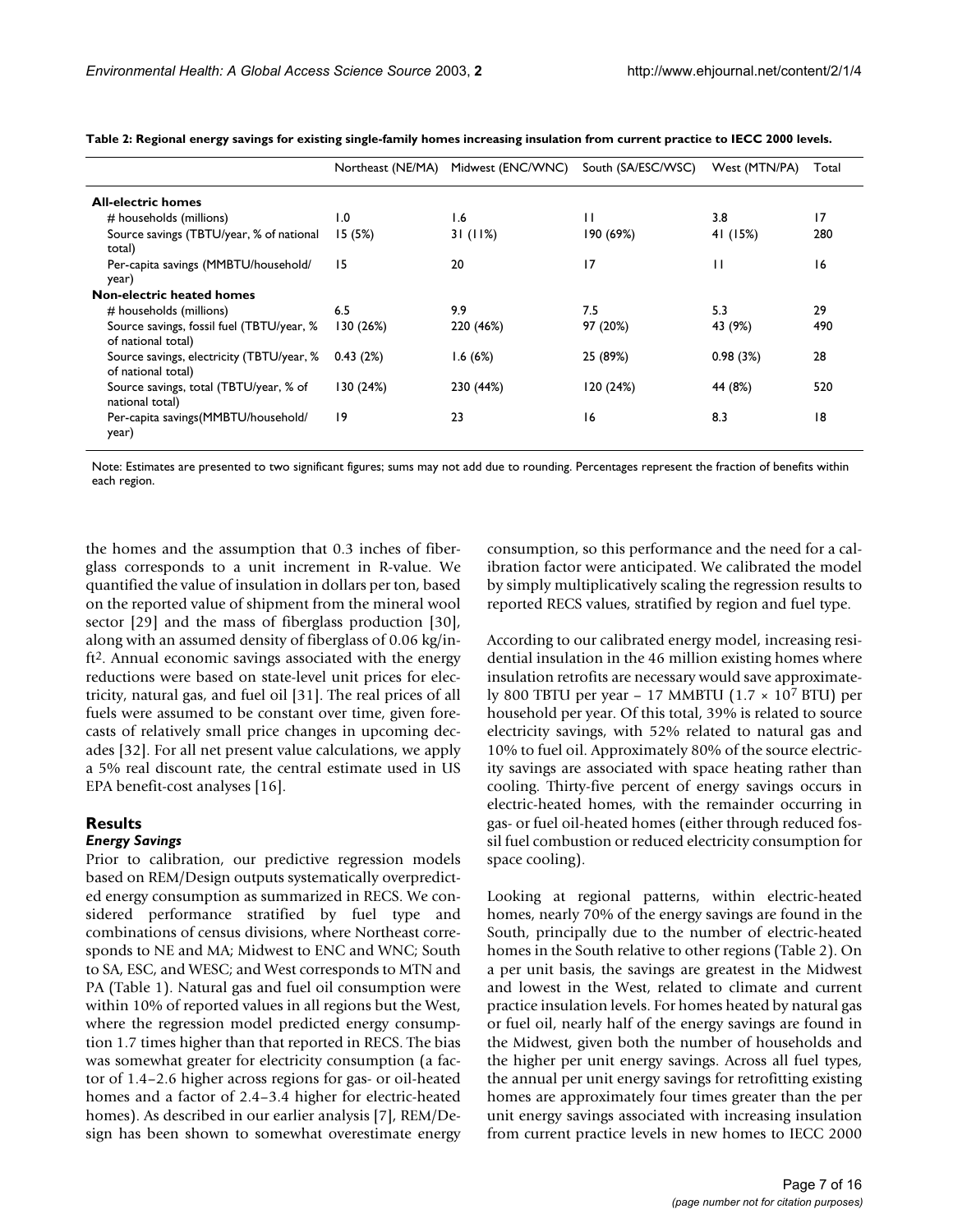|                                              | Northeast (NE/MA) | Midwest (ENC/WNC) | South (SA/ESC/WSC) | West (MTN/PA) | Total   |
|----------------------------------------------|-------------------|-------------------|--------------------|---------------|---------|
| $PM_2$ , (tons/year, % of<br>national total) |                   |                   |                    |               |         |
| Electricity                                  | 82 (4%)           | 260 (12%)         | 1,600(74%)         | 210 (10%)     | 2,100   |
| Residential (NG + Oil)                       | 210(21%)          | 480 (49%)         | 200 (20%)          | 94 (10%)      | 990     |
| Total                                        | 290 (9%)          | 740 (24%)         | 1,800 (57%)        | 300 (10%)     | 3,100   |
| $SO2$ (tons/year, % of<br>national total)    |                   |                   |                    |               |         |
| Electricity                                  | 9,100(5%)         | 21,000 (12%)      | 130,000 (78%)      | 8,300 (5%)    | 170,000 |
| Residential (NG + Oil)                       | 14,000 (69%)      | 3,000(15%)        | 3,100(15%)         | 260(1%)       | 20,000  |
| Total                                        | 23,000 (12%)      | 24,000 (12%)      | 140,000 (71%)      | 8,600 (4%)    | 190,000 |
| NOx (tons/year, % of<br>national total)      |                   |                   |                    |               |         |
| Electricity                                  | 2,900 (4%)        | 9,300(12%)        | 57,000 (74%)       | 7,500 (10%)   | 77,000  |
| Residential (NG + Oil)                       | 6,800 (28%)       | 11,000 (44%)      | 4,700 (20%)        | 2,000 (8%)    | 24,000  |
| Total                                        | 9,700 (10%)       | 20,000 (20%)      | 62,000 (61%)       | 9,500 (9%)    | 100,000 |

<span id="page-7-0"></span>**Table 3: Regional emission reductions for existing single-family homes increasing insulation from current practice to IECC 2000 levels.**

Note: Estimates are presented to two significant figures; sums may not add due to rounding. Percentages represent the fraction of benefits within each region.

code levels [7], a finding that agrees with other analyses [13].

An evaluation at the state level can provide some insight about differentials in past energy codes as well as withinregion differences that might be important from an emissions and exposure perspective. Unsurprisingly, the states with the greatest total energy savings generally correspond to the states with the most households – Texas, New York, Michigan, Illinois, and Ohio represent 28% of the national energy savings (and 25% of the total households). On a per unit basis, the states with the greatest energy savings are North Dakota, Minnesota, West Virginia, and South Dakota, while the smallest per unit savings are seen in Arizona, New Mexico, Florida, and California, a clear indication of the importance of climate.

#### *Emission Reductions*

Given these energy savings, the aggregate emission reductions from residential fuel combustion and power plants include approximately 3,100 fewer tons per year of  $PM<sub>2.5</sub>$ , 100,000 fewer tons per year of NOx, and 190,000 fewer tons per year of  $SO_2$  (Table [3\)](#page-7-0). For all three pollutants, the majority of emissions are linked to power plants (69% for  $PM_{2.5}$ , 76% for NOx, and 89% for SO<sub>2</sub>), even though only 39% of energy savings is related to electricity generation. This can be explained by the predominance of natural gas space heating, which has lower emissions of all pollutants (particularly  $SO_2$ ) when compared with electricity generation from marginal power plants that are often fueled by coal.

When we consider tons of pollutants emitted per unit energy savings across regions, it is clear that there are substantial regional variations in emissions intensity of energy consumption (Figure 2). For primary  $PM_{2.5}$ , emissions per unit energy savings are similar across regions for residential fuel combustion, but are somewhat greater in the Midwest and the South for electricity. Similarly, for  $SO<sub>2</sub>$ , the electricity-related emissions are greater in other regions than in the West, where a greater proportion of electricity available on the margin is generated by natural gas. For residential fuel combustion, the emissions intensity for  $SO_2$  is far lower than that for electricity, with the exception of the Northeast, where fuel oil combustion is more prevalent. Finally, the emissions intensity patterns for NOx are broadly consistent with those for  $PM<sub>2.5</sub>$ , indicating similarities in the ratios of emission rates associated in part with combustion temperature and efficiency.

The rankings of states, both on an aggregate basis and on a per unit basis, differ when energy savings are translated into emissions reductions. First considering aggregate emission reductions, for  $PM<sub>2.5</sub>$ , the highest-emitting states are those larger states with substantial electric space heating and higher-emitting power plants – Texas, Virginia, North Carolina, and Tennessee. The top four emitting states are identical for NOx, with Maryland having the highest emissions of  $SO<sub>2</sub>$  (followed by Virginia, North Carolina, and Tennessee). On a per unit basis, West Virginia, Kentucky, Delaware, and Virginia have the highest emissions for  $PM<sub>2.5</sub>$  and NOx, with Delaware, West Virginia, Maryland, and Kentucky having the highest  $SO<sub>2</sub>$ emissions.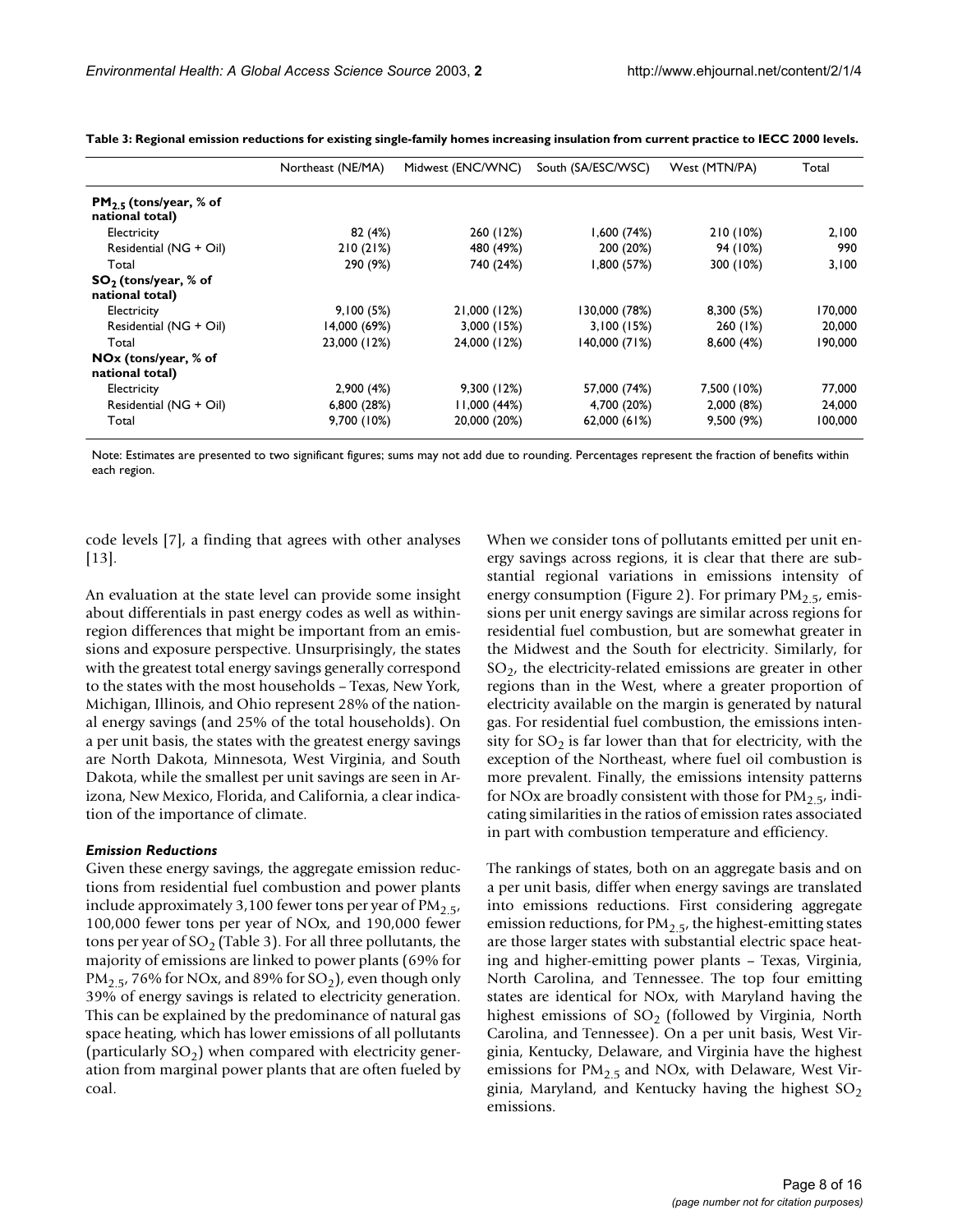





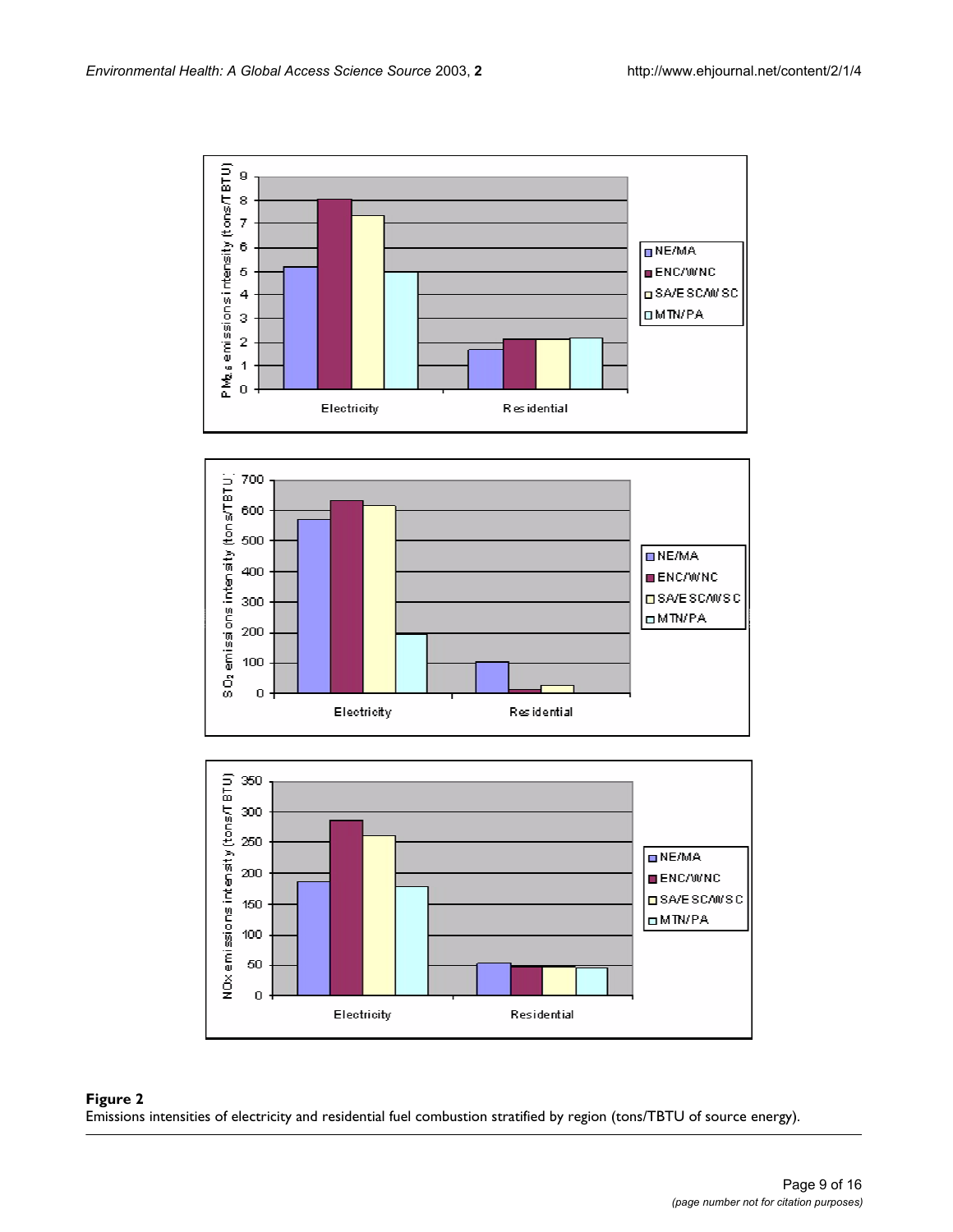|                                 | Northeast(NE/MA) | Midwest(ENC/WNC) | South(SA/ESC/WSC) | West(MTN/PA) | Total |
|---------------------------------|------------------|------------------|-------------------|--------------|-------|
| $PM_2$ s (deaths/year, % of     |                  |                  |                   |              |       |
| national total)                 |                  |                  |                   |              |       |
| Electricity                     | 2.2(7%)          | 3.2(11%)         | 23 (76%)          | 1.6(5%)      | 30    |
| Residential (NG + Oil)          | 18 (34%)         | 22 (43%)         | 10(19%)           | 2.1(4%)      | 52    |
| Total                           | 20 (24%)         | 26 (31%)         | 33 (40%)          | 3.7(5%)      | 82    |
| $SO2$ – Sulfate (deaths/year, % |                  |                  |                   |              |       |
| of national total)              |                  |                  |                   |              |       |
| Electricity                     | 6.9(5%)          | 16(13%)          | 100 (79%)         | 3.8(3%)      | 130   |
| Residential (NG + Oil)          | 12 (72%)         | 2.4(15%)         | 2.1(13%)          | 0.1(0.5%)    | 16    |
| Total                           | 18(13%)          | 19(13%)          | 100 (72%)         | 3.9(3%)      | 140   |
| NOx - Nitrate (deaths/year,     |                  |                  |                   |              |       |
| % of national total)            |                  |                  |                   |              |       |
| Electricity                     | 0.5(5%)          | 1.1(12%)         | 6.4(66%)          | 1.7(18%)     | 9.7   |
| Residential (NG + Oil)          | 1.1(32%)         | 1.6(46%)         | 0.5(15%)          | 0.2(7%)      | 3.3   |
| Total                           | 1.5(12%)         | 2.7(20%)         | 6.9(53%)          | 1.9(15%)     | 13    |
| Total (deaths/year, % of        |                  |                  |                   |              |       |
| national total)                 |                  |                  |                   |              |       |
| Electricity                     | 9.5(6%)          | 20 (12%)         | 130 (78%)         | 7.1(4%)      | 170   |
| Residential (NG + Oil)          | 30 (42%)         | 26 (37%)         | 13(18%)           | 2.4(3%)      | 72    |
| Total                           | 40 (17%)         | 47 (20%)         | 140 (60%)         | 9.5(4%)      | 240   |

<span id="page-9-0"></span>**Table 4: Regional mortality reductions for existing single-family homes increasing insulation from current practice to IECC 2000 levels.**

Note: Estimates are presented to two significant figures; sums may not add due to rounding. Percentages represent the fraction of benefits within each region.

#### *Public Health Benefits*

Using our intake fraction estimates and concentration-response functions for mortality and morbidity, the emission reductions of particulate matter and particle precursors can be translated into health benefits. In total, the emission reductions correspond to 240 fewer deaths, 6500 fewer asthma attacks, and 110,000 fewer restricted activity days per year, spread across the continental US. This represents an approximate 0.01% decrease in rates of the selected mortality and morbidity outcomes. The distribution of mortality benefits by pollutant, source, and region is presented in Table [4,](#page-9-0) with identical patterns seen for the morbidity outcomes.

Of the 240 annual deaths averted, more than half are associated with reduced sulfate exposures due to  $SO_2$  emission reductions. This is largely due to reduced electricity consumption for space heating in the South. Approximately 34% of the health benefits are related to primary  $PM<sub>2.5</sub>$  emission reductions, largely due to reduced residential fuel combustion in the Northeast and Midwest and reduced electricity consumption in the South. Nitrate particles due to NOx emissions play a relatively minor role, contributing only 5% of total benefits.

Because of differences in regional emissions intensities, meteorological conditions influencing pollutant fate and transport, and population patterns, the distribution of health benefits across regions and states differs significantly from the distribution of energy savings. On a regional basis, although the South provides only 39% of total energy savings, it is responsible for nearly 60% of public health benefits. In contrast, the West provides 11% of total energy savings but only 4% of public health benefits. As shown in Figure 3, the relative contributions of states to energy savings versus public health benefits also vary substantially. States that contribute proportionately more to mortality reductions than to energy savings (e.g., Virginia, North Carolina, Tennessee) tend to have significant electric space heating with electricity from power plants that emit higher amounts of  $SO_2$ .

Looking at the benefits on a per capita basis, there are significant differences across states in both public health and energy savings (Figure [4](#page-11-0)). The two figures are moderately correlated with one another  $(r = 0.50)$ , with a ratio that varies by a factor of ten (with a minimum mortality reduction per unit energy savings in North Dakota and a maximum in Maryland). This provides tangible evidence that one cannot simply calculate public health benefits given estimated energy savings, as population density, climate, fuel usage, and emissions intensities significantly affect estimated health benefits.

## *Economic Implications*

In total, the estimated cost of the increased insulation is approximately \$37 billion US, or an average of slightly below \$800 per existing single-family home available for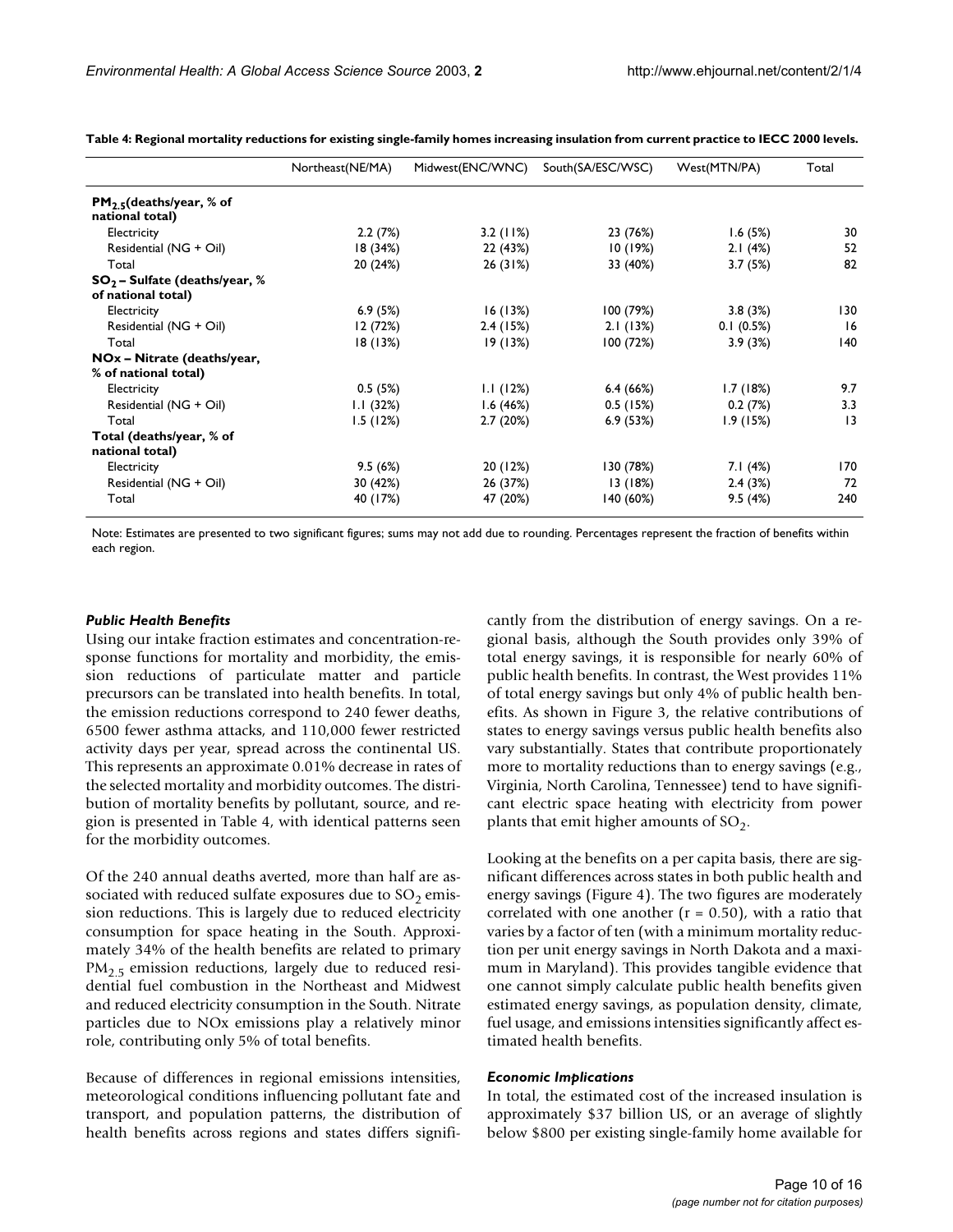



retrofits. The annual economic benefits associated with the energy savings are approximately \$5.9 billion per year, indicating a payback period of slightly over 6 years (assuming no change in the real price of fuel). Since this includes an array of homes in different regions and with different baseline insulation levels, the payback period clearly varies substantially across homes. If we apply a real discount rate of 5%, then the net present value of the economic savings (conservatively assuming a 50-year lifetime for all homes) is approximately \$110 billion, implying a net economic savings (including the cost of insulation) on the order of \$80 billion.

When economic values are assigned to the mortality and morbidity outcomes as described above, the environmental externalities averted through increased insulation amount to approximately \$1.3 billion per year. Over 99% of this total is related to premature mortality, indicating that the assumed value of statistical life is a key parameter in this calculation (although not all morbidity outcomes were included in our analysis). Adding this quantity to the economic savings for the households would reduce the payback period from over 6 years to approximately 5

years, although this involves combining private and public benefits, has a simple characterization of the time lag of benefits, and does not include the upstream emissions from insulation manufacturing or fuel extraction and processing. Nevertheless, this calculation provides a rough indication of the relative magnitudes of environmental externalities and cost savings.

# **Discussion**

Our analysis has demonstrated that it is viable to calculate central estimates for the public health benefits associated with reduced residential energy consumption, making use of previous dispersion models and epidemiological studies. Our model can provide insight about the relative merits of alternative energy efficiency policies, as well as allowing for a comparison with source controls or other public health interventions. For example, our central estimate of 240 fewer premature deaths per year from retrofitting existing homes can be compared with 1.1 fewer premature deaths per year from increasing insulation in a single year of new homes [7]. The ratio between these values is greater than 200, which exceeds the energy savings ratio of approximately 130, illustrating the importance of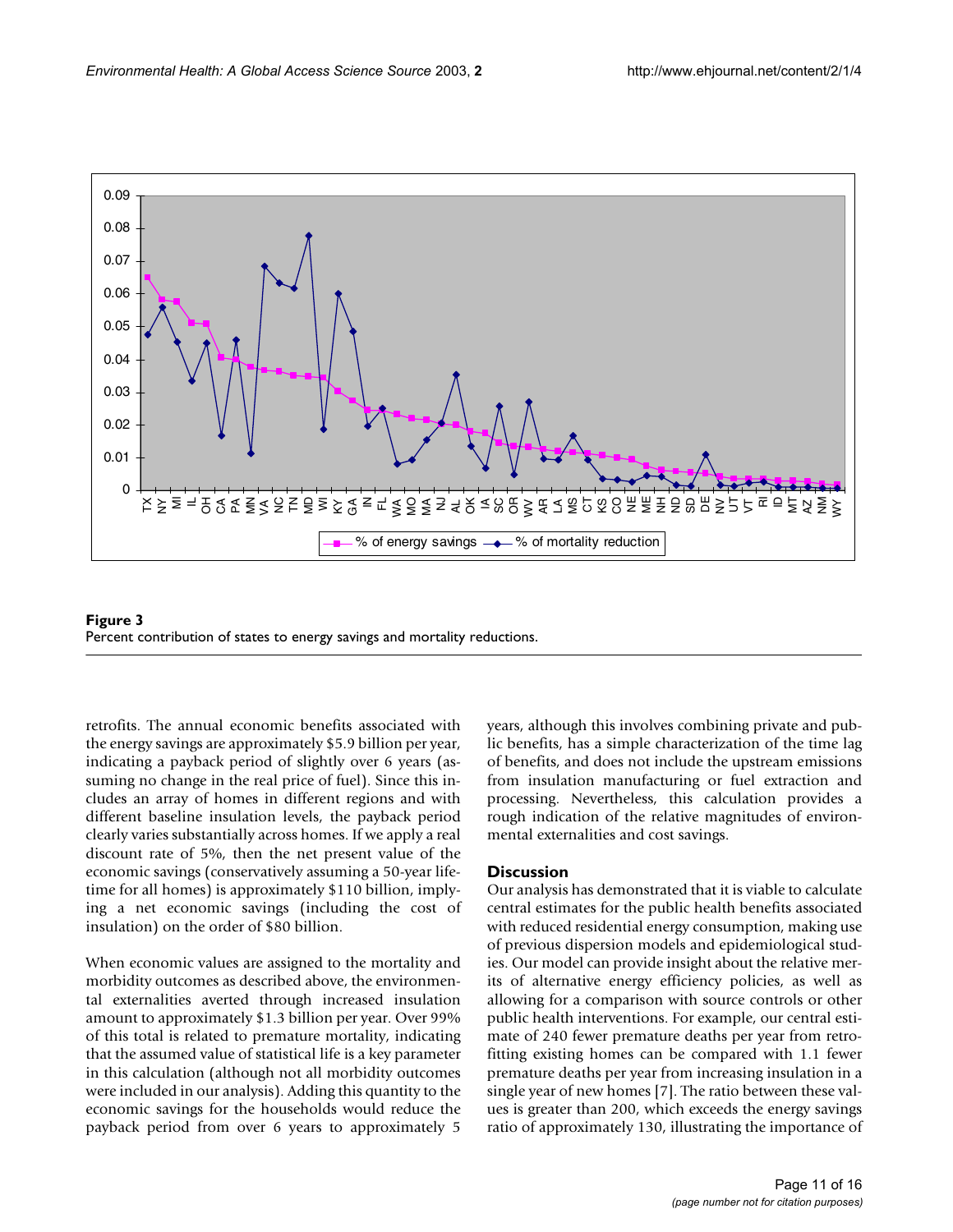<span id="page-11-0"></span>

**Figure 4** Per unit energy savings and mortality reductions by state.

geographic patterns of housing starts. The differential between these values clearly demonstrates the substantially greater potential in the existing housing market, even given the fact that existing home retrofits represent a "one time" opportunity, while housing codes influencing new homes would affect construction over multiple years.

To provide further context about the magnitude of benefits, retrofitting one million existing homes today would have the same public health benefits as requiring 5.7 million new homes to meet IECC 2000 standards. Given the rate of new home construction (approximately 1.2 million new homes per year), this implies that a code change today would yield identical annual benefits as the one million home retrofit in about 5 years, with identical cumulative benefits in 9 years. In addition, a recent study estimated that requiring nine older ("grandfathered") coalfired power plants in Illinois to meet new source standards would yield approximately 300 fewer premature deaths per year [3], similar to the benefits of retrofitting all eligible existing homes. Cost-effectiveness comparisons with other interventions are not very useful, as increased residential insulation both reduces aggregate costs (calculated as net present value) and health risks, given the boundaries of our analysis.

While these comparisons provide some insight about the implications of our analysis, any risk-based calculation is deficient without careful quantitative consideration of the uncertainties inherent in the estimates. We have deemed a formal uncertainty analysis to be beyond the scope of our investigation, in part because uncertainties have been discussed elsewhere [7] and in part because it is difficult to accurately quantify many core uncertainties. However, we can use the findings of our analysis to provide some qualitative prioritization of future areas of study. We summarize the findings of our qualitative uncertainty analysis in Table [5](#page-12-0), which draws on past damage function uncertainty characterization [4].

First, if the environmental externalities represent the endpoint of our analysis, it is clear that resolving uncertainties related to mortality will be more important than resolving uncertainties related to morbidity. However, this is partly dependent on our underlying health and valuation assumptions. We have used the cohort mortality studies and a value of statistical life (VSL) approach. An extreme lower-bound calculation for mortality would first focus on the time-series rather than cohort mortality evidence. This decision could either be based on the belief that there is inadequate evidence of a long-term mortality effect (although reliance on cohort evidence has been supported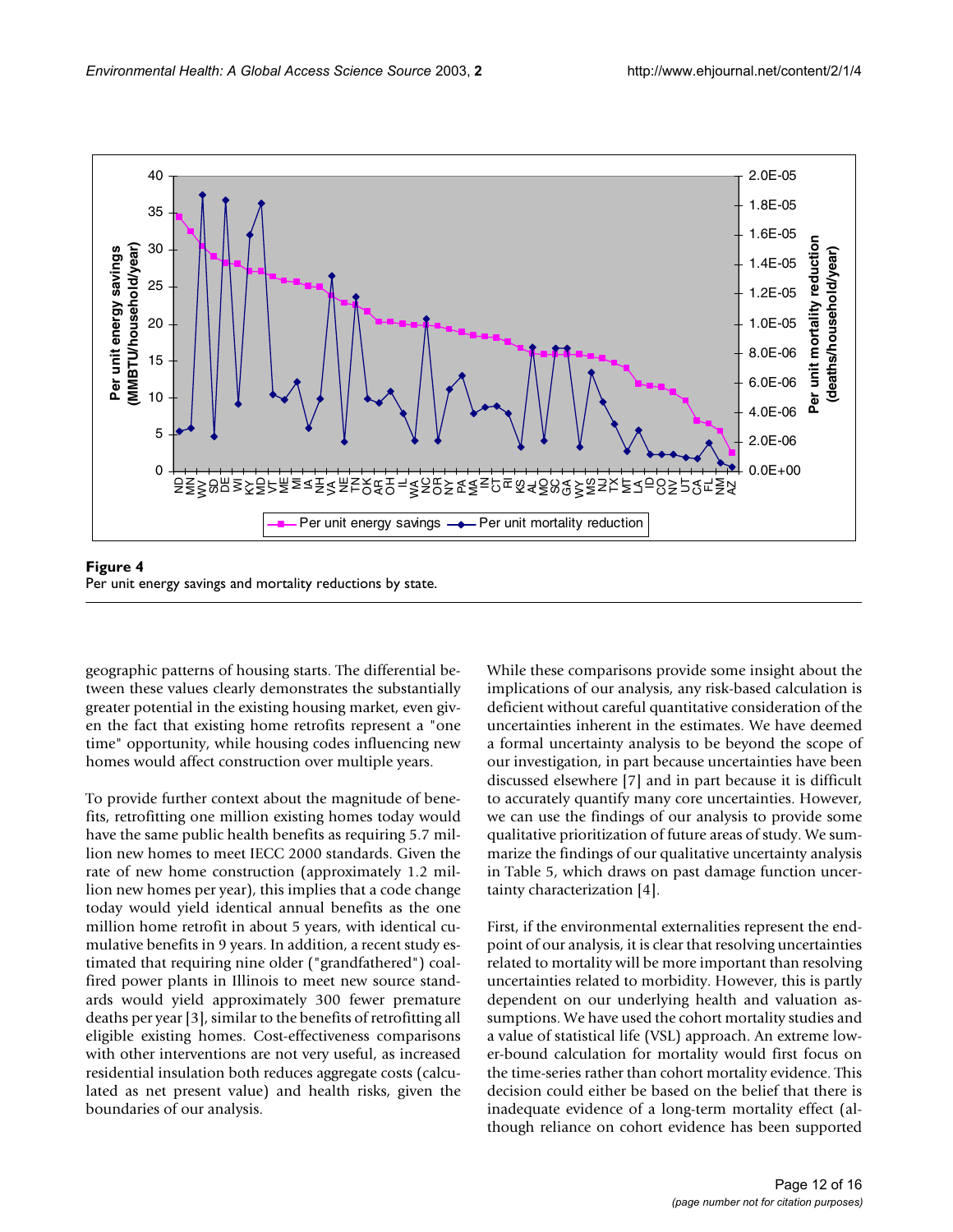| <b>Model Component</b>      | <b>Model Assumption</b>                                                                           | <b>Likely Magnitude of</b><br>Uncertainty | <b>Effect of Alternative Assumptions</b>                                                                        |  |
|-----------------------------|---------------------------------------------------------------------------------------------------|-------------------------------------------|-----------------------------------------------------------------------------------------------------------------|--|
| Energy model                | Insulation retrofits viable in 63% of homes, uniformly distributed<br>nationally                  | small                                     |                                                                                                                 |  |
|                             | Use of regression model to estimate REM/Design outputs                                            | small                                     |                                                                                                                 |  |
|                             | Calibration of regression model outputs to RECS data                                              | small                                     |                                                                                                                 |  |
| <b>Emissions reductions</b> | All marginal power plants equally likely to be affected by change in<br>electricity consumption   | medium                                    | Capacity- or availability-based allocation $($ $)$                                                              |  |
|                             | Use of AP-42 emissions data for residential fuel combustion                                       | medium                                    |                                                                                                                 |  |
|                             | Constant emissions from power plants and residential fuel combustion<br>over time                 | medium                                    | Emissions decrease over time given regulations                                                                  |  |
|                             | Focus on air emissions of PM, NOx, $SO2$                                                          | small                                     | Include other criteria pollutants, air toxics $(\uparrow)$                                                      |  |
| Intake fractions            | Use of regression model estimates for intake fractions for power<br>plants                        | unknown                                   |                                                                                                                 |  |
|                             | Use of regression model estimates for primary PM intake fractions for<br>residential combustion   | large                                     | Apply dispersion model with more refined spa-<br>tial resolution $(\uparrow)$                                   |  |
|                             | Use of regression model estimates for secondary PM intake fractions<br>for residential combustion | unknown                                   |                                                                                                                 |  |
| Health evidence             | Use of American Cancer Society cohort evidence to estimate mortality<br>risks from PM             | large                                     | Use results from Six Cities Study $($ $)$ ; use only<br>time-series evidence $(\downarrow)$                     |  |
|                             | Equal toxicity of all particles                                                                   | large                                     |                                                                                                                 |  |
|                             | Linear concentration-response function with no threshold                                          | unknown                                   | Assume threshold at PM <sub>2</sub> s annual NAAQS ( $\downarrow$ )                                             |  |
|                             | Inclusion of only asthma attacks, restricted activity days for morbidity                          | medium                                    | Incorporate other morbidity outcomes $(\uparrow)$                                                               |  |
| Valuation                   | Use of VSL of \$6 million for mortality                                                           | large                                     |                                                                                                                 |  |
|                             | Constant real price of fuel over time                                                             | small                                     |                                                                                                                 |  |
| Model framework             | Focus only on public health                                                                       | medium                                    | Include greenhouse gases, dependence on oil<br>imports, etc. $($ $\uparrow$ $)$                                 |  |
|                             | Focus only on emissions reductions from energy savings                                            | medium                                    | Include emissions from insulation manufacturing,<br>occupational risks, indoor air quality, etc. $(\downarrow)$ |  |

<span id="page-12-0"></span>**Table 5: Qualitative uncertainty characterization for demand-side management health benefits model, focusing on key model assumptions.**

Note: ↓ indicates that alternative assumption would likely reduce the net benefit estimate; ↑ indicates that alternative assumption would likely increase the net benefit estimate

elsewhere [33,34]) or the belief that long-term effects involve significant lags and near-term benefits might therefore dominate externality estimates. Given this focus, an additional lower-bound assumption would consider a life-year measure more appropriate than a VSL measure, with a relatively short longevity loss assumed in the timeseries studies.

Using a value from the time-series literature of an approximate 1% increase in deaths per 10  $\mu$ g/m<sup>3</sup> increase in  $PM<sub>2.5</sub>$  [27,35,36], assuming that each time-series death represents a loss of only one life-year, and using US EPA's value of statistical life year of \$360,000 [17], our annual mortality benefit would be decreased from \$1.3 billion to \$30 million. In this extreme case, mortality still represents 77% of the benefits (albeit with a limited set of morbidity outcomes). With the inclusion of the suite of common morbidity outcomes (including chronic respiratory disease and hospitalizations for cardiovascular or respiratory disease), morbidity would likely dominate monetized health benefits in this scenario.

Given the magnitude of this change, it is clear that improved understanding of the cohort mortality findings would be paramount in refining the estimates within our analysis. Of similar importance would be issues related to

the relative toxicity of sulfate particles, nitrate particles, and primary combustion particles from various sources. According to our analysis, a majority of the benefits is associated with sulfate particles, indicating that alternative sulfate toxicities would strongly influence our findings. On the other hand, since nitrate particles contribute only 5% of benefits, changes in conclusions about nitrate toxicity would not influence our aggregate calculations in a substantial way. Appropriate economic values for premature mortality would clearly be critical as well. However, improved understanding about cohort mortality effects and life-years lost within epidemiological studies would greatly inform valuation, with a significant portion of the remaining uncertainty related to a value judgment about whether health outcomes should be valued on a life-year lost or willingness to pay basis.

Other significant contributors to uncertainty include the intake fraction estimates, the emissions characterizations, and the predictive energy models. Given the relative importance of  $SO<sub>2</sub>$  emissions in the South, the sulfate intake fractions in this region would be most important to resolve. A recent analysis found that sulfate intake fractions for power plants in Georgia were similar when CALPUFF and an alternative dispersion model were applied [37], indicating that our estimates may not be sig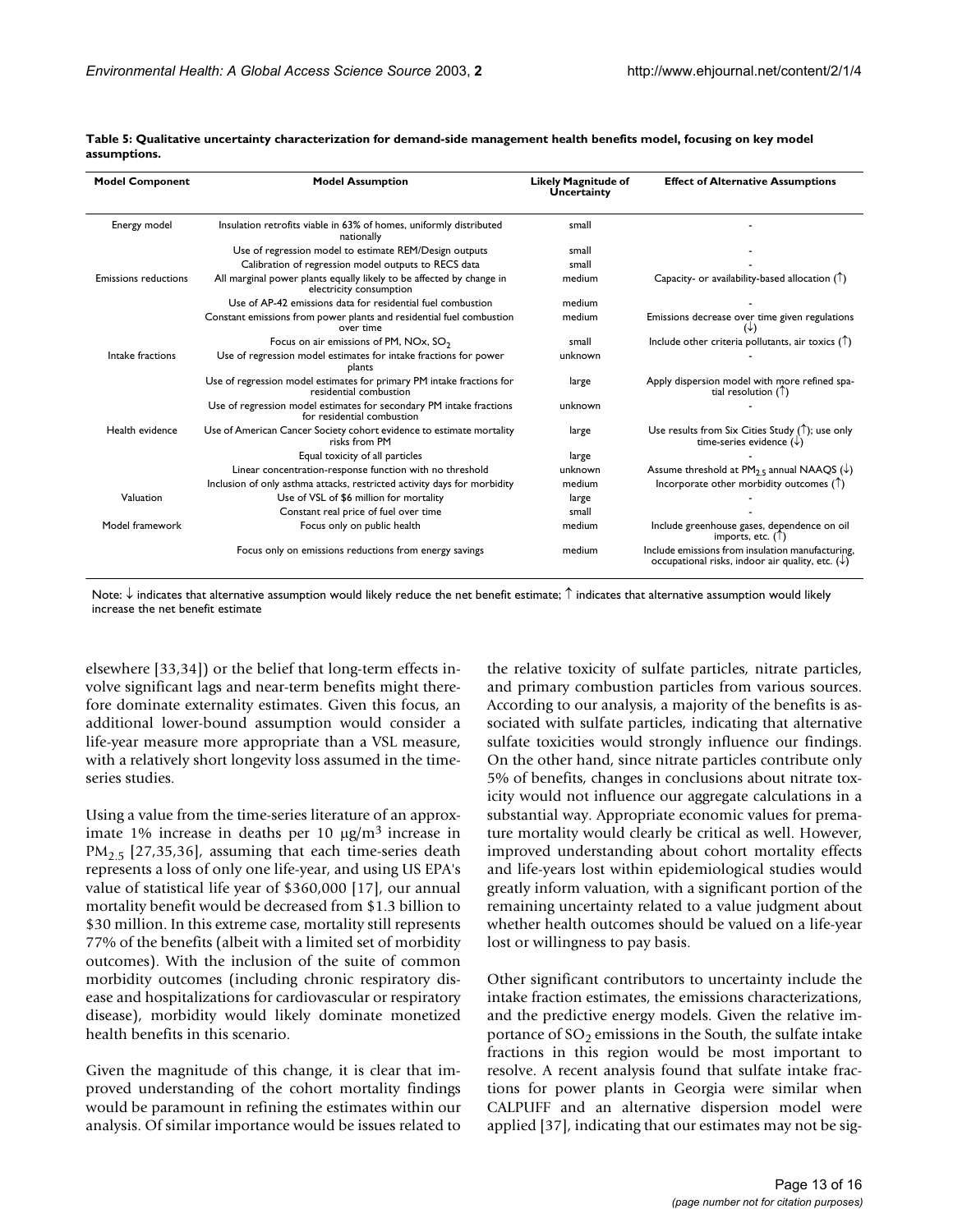nificantly biased. However, for residential fuel combustion, the uncertainties may be somewhat greater. Mobile source intake fractions may not be identical to residential intake fractions, and the values applied may be underestimates, given the importance of near-source impacts and the relatively low geographic resolution of models underlying our intake fraction estimates [22]. The lack of characterization of the influence of  $SO_2$  emissions on nitrate concentrations also contributes uncertainty, although this is likely a relatively small bias on an annual average and nationally integrated basis.

Our methods for energy savings and emission reduction estimation also contribute uncertainties to the analysis, although many of these uncertainties are likely insignificant compared to the uncertainties articulated above. For example, since our energy models were both highly predictive of modeled energy consumption and were calibrated to reported energy consumption stratified by fuel type and region, significant bias is unlikely. This is illustrated by the fact that our aggregate energy savings estimate is within 20% of the value reported in a similar analysis [13], with the difference explained in part by differences in the assumed number of homes eligible for increased insulation.

On the emissions side, many uncertainties are difficult to quantify, since AP-42 does not provide quantitative estimates of variability or uncertainty. Our assumption about the allocation of electricity reductions across power plants could have contributed a downward bias, with an availability-based allocation increasing benefits to 510 fewer deaths per year and a capacity-based allocation increasing benefits to 720 fewer deaths per year. This could theoretically represent a significant uncertainty, and one that could be resolved with more detailed power sector models. One piece of information provides an indication that our baseline analysis may be the most reasonable depiction of the marginal electricity sector. A marginal emissions analysis for the New England Power Pool (NEPOOL) indicates marginal emission rates of 2.6 lb/ MWh of NOx and 9.4 lb/MWh of  $SO_2$  in 1997 [38], the identical year as our E-GRID database. These emission rates are within 20% of our baseline values for the NPCC NERC region (which includes both NEPOOL and New York State), and are substantially lower than the emission rates from the availability-based or capacity-based allocation schemes.

A final uncertainty is related to the limited scope of our analysis. We focused largely on the PM-related mortality benefits of energy savings, but there are clearly numerous additional benefits, including reduced greenhouse gas emissions, health benefits related to other pollutants (such as ozone) or morbidity endpoints, decreased dependence on oil imports, and so forth. Although many of these endpoints are difficult to quantify, they clearly represent ancillary benefits of energy savings.

In addition to the analytical uncertainties, there are broader limitations in applying our findings for policy purposes. As mentioned earlier, the lack of formal life cycle calculations impairs drawing conclusions about the net public health benefits of increased residential insulation. However, assuming parallelism with a life cycle investigation in new housing [9,10] would imply that the public health impacts of increased insulation manufacturing would be far less than the public health benefits of reduced energy consumption during the lifetime of the home, with a payback comparable to the economic payback period of 6 years. Furthermore, our analysis represents static conditions, although the housing market and emission factors from sources (among other assumptions) are quite dynamic. For example, if regulations were put into place restricting emissions from power plants, the public health benefits of energy efficiency measures would be reduced. In addition, insulation retrofits of this magnitude could have significant market influences. Although the energy savings only represent 1% of annual US energy consumption (given the focus on only a subset of the residential sector), the amount of insulation required is substantially larger than the current annual insulation market. If all retrofits occurred in a relatively short period, this would significantly influence the unit price of insulation. Thus, although reduced energy consumption will have long-term public health implications, the uncertainties in benefit calculations likely increase as a function of time.

In spite of the uncertainties in our analysis, our study provides findings with potential policy implications and demonstrates some important methodological advancements in quantifying the public health benefits of energy efficiency programs. On the former point, although it is clear that a regulation mandating energy efficiency retrofits in existing homes would not be tenable, the magnitude of the economic and public health benefits indicates that creative public policies to encourage retrofits (e.g., low-interest loans or tax deductions) may be warranted. On the methodological side, the application of a regression model to estimate energy savings appeared reasonable and illustrated the potential for evaluating numerous alternative scenarios without extensive simulations. The intake fraction methodology yielded exposure estimates that were both interpretable from a health perspective and implementable for a large-scale energy efficiency program. Although further study is needed to reduce some core uncertainties within the analysis, the model framework is sufficiently flexible to allow for the integration of new scientific information.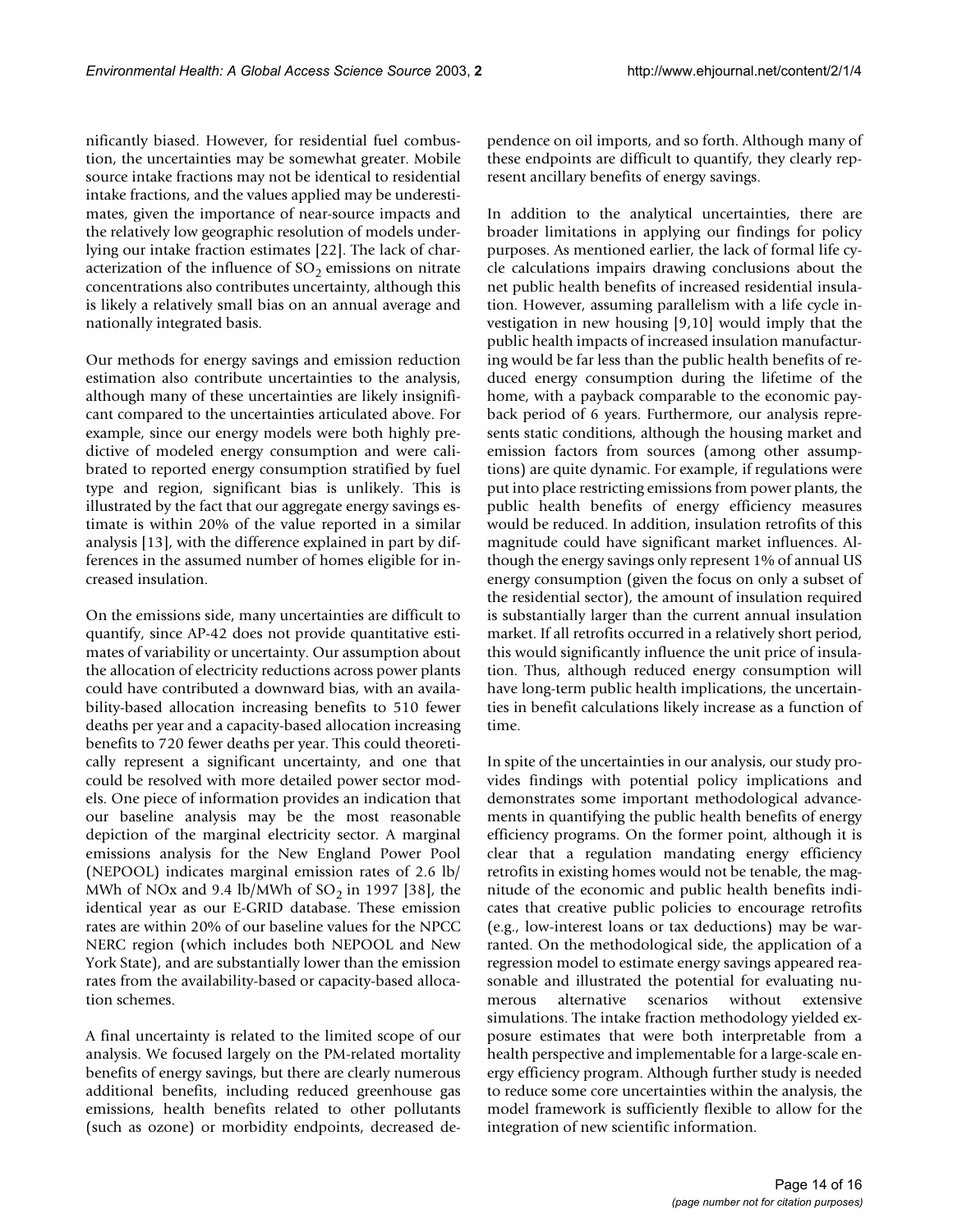# **Conclusions**

We have developed and applied a model to quantify the public health benefits of reduced residential energy consumption. Retrofitting existing single-family homes in the US would yield an estimated 800 TBTU of annual energy savings, which corresponds to net present value economic gains of approximately \$80 billion and public health benefits that include 240 fewer premature deaths per year. While there are substantial uncertainties in many components of our health benefits model, our analysis demonstrates an approach for integrating environmental and public health benefits into energy efficiency policy analysis.

# **List of abbreviations**

E-GRID – Emissions and Generation Resource Integrated Database

IECC 2000 – International Energy Conservation Code, year 2000

MMBTU – 106 British Thermal Units

MSA – Metropolitan Statistical Area

NEPOOL – New England Power Pool

NERC – North American Electricity Reliability Council

NOx – nitrogen oxides

 $PM<sub>2.5</sub>$  – fine particulate matter (particulate matter less than 2.5 µm in aerodynamic diameter)

 $PM_{10}$  – particulate matter less than 10  $\mu$ m in aerodynamic diameter

RECS – Residential Energy Consumption Survey

 $SO<sub>2</sub>$  – sulfur dioxide

TBTU – 1012 British Thermal Units

VSL – Value of statistical life

## **Competing interests**

None declared.

# **Authors' contributions**

JIL drafted the manuscript and assisted in the development of the analytical model; YN developed the model to estimate health benefits from energy savings; and JDS conceived of the original study and participated in design and coordination. All authors read and approved of the final manuscript.

# **Acknowledgements**

This work was supported by the North American Insulation Manufacturers Association. We thank Patrick Hofstetter, Laura Lind, Douglas Norland, Gregory Norris, and Andrew Wilson for their contributions to our earlier analysis, which provided the foundation for this work.

## **References**

- 1. Jones T, Norland D and Prindle B **Opportunity Lost: A National and State Analysis of the 1993 Model Energy Code** *Washington, DC, Alliance to Save Energy* 1998,
- 2. Reddy BS and Parikh JK **Economic and environmental impacts of demand side management programmes** *Energy Policy* 1997, **25:**349-356
- 3. Levy JI, Spengler JD, Hlinka D, Sullivan D and Moon D **Using CALPUFF to evaluate the impacts of power plant emissions in Illinois: Model sensitivity and implications** *Atmospheric Environment* 2002, **36:**1063-1075
- 4. Levy JI and Spengler JD **Modeling the benefits of power plant emission controls in Massachusetts** *Journal of the Air & Waste Management Association* 2002, **52:**5-18
- 5. Abt Associates, ICF Consulting and E.H. Pechan Associates **The Particulate-Related Health Benefits of Reducing Power Plant Emissions** 2000, [\[http://www.cta.policy.net/fact/mortality/](http://www.cta.policy.net/fact/mortality/mortalityabt.pdf) [mortalityabt.pdf\]](http://www.cta.policy.net/fact/mortality/mortalityabt.pdf)
- 6. European Commission **ExternE: External Costs of Energy, Volume 3: Coal and Lignite** *Brussels, Directorate-Generale XII, Science, Research, and Development* 1995,
- 7. Nishioka Y, Levy JI, Norris GA, Wilson A, Hofstetter P and Spengler JD **[Integrating risk assessment and life cycle assessment: A](http://www.ncbi.nlm.nih.gov/entrez/query.fcgi?cmd=Retrieve&db=PubMed&dopt=Abstract&list_uids=12442994) [case study of insulation](http://www.ncbi.nlm.nih.gov/entrez/query.fcgi?cmd=Retrieve&db=PubMed&dopt=Abstract&list_uids=12442994)** *Risk Analysis* 2002, **22:**1003-1017
- 8. US Census Bureau **Current Construction Reports: Housing Completions, December 2000** *Washington, DC, US Department of Housing and Urban Development, US Department of Commerce, US Census Bureau* 2000,
- Nishioka Y, Levy Jl, Norris GA, Bennett DH and Spengler JD A risk**based approach to health impact assessment for input-output analysis - Part 1: Methodology** *International Journal of Life Cycle Assessment*
- 10. Nishioka Y, Levy JI, Norris GA, Bennett DH and Spengler JD **A riskbased approach to health impact assessment for input-output analysis - Part 2: Case study of insulation.** *International Journal of Life Cycle Assessment*
- 11. US Department of Energy **2001 Residential Energy Consumption Survey** *Washington, DC, Energy Information Administration* 2001,
- 12. US Department of Energy **A Look at Residential Energy Consumption in 1997** *Washington, DC, Energy Information Administration* 1999,
- 13. Norland D and Lind L **Green and Clean: The Economic, Energy, and Environmental Benefits of Insulation** *Washington, DC, Alliance to Save Energy* 2001,
- 14. US Department of Energy **1998 and 2000 IECC Climate Zone Maps and Prescriptive Packages** 2002, [\[http://www.energy](http://www.energycodes.gov/rescheck/packages_iecc.stm)[codes.gov/rescheck/packages\\_iecc.stm](http://www.energycodes.gov/rescheck/packages_iecc.stm)]
- 15. American Society of Heating Refrigerating and Air-Conditioning **ASHRAE Handbook of Fundamentals** *Atlanta, GA, American Society of Heating, Refrigerating and Air Conditioning Engineers, Inc.* 1997,
- 16. US Environmental Protection Agency **The Benefits and Costs of the Clean Air Act: 1990 to 2010** *Washington, DC, Office of Air and Radiation* 1999,
- 17. US Environmental Protection Agency **Regulatory Impact Analysis - Control of Air Pollution from New Motor Vehicles: Tier 2 Motor Vehicle Emissions Standards and Gasoline Sulfur Control Requirements** *Washington, DC, Office of Air and Radiation* 1999,
- 18. US Environmental Protection Agency **Compilation of Air Pollution Emission Factors. AP-42, Fifth Edition, Volume I: Stationary, Point and Area Sources** *Research Triangle Park, NC, US EPA* 1995,
- 19. US Department of Energy **Technical Support Document: Energy Efficiency Standards for Consumer Products. Appendix K-2: Emissions Factors for Fuel Combustion from Natural Gas, LPG, and Oil-Fired Residential Water Heaters** *Washington, DC, Building Research and Standards Office* 2000,